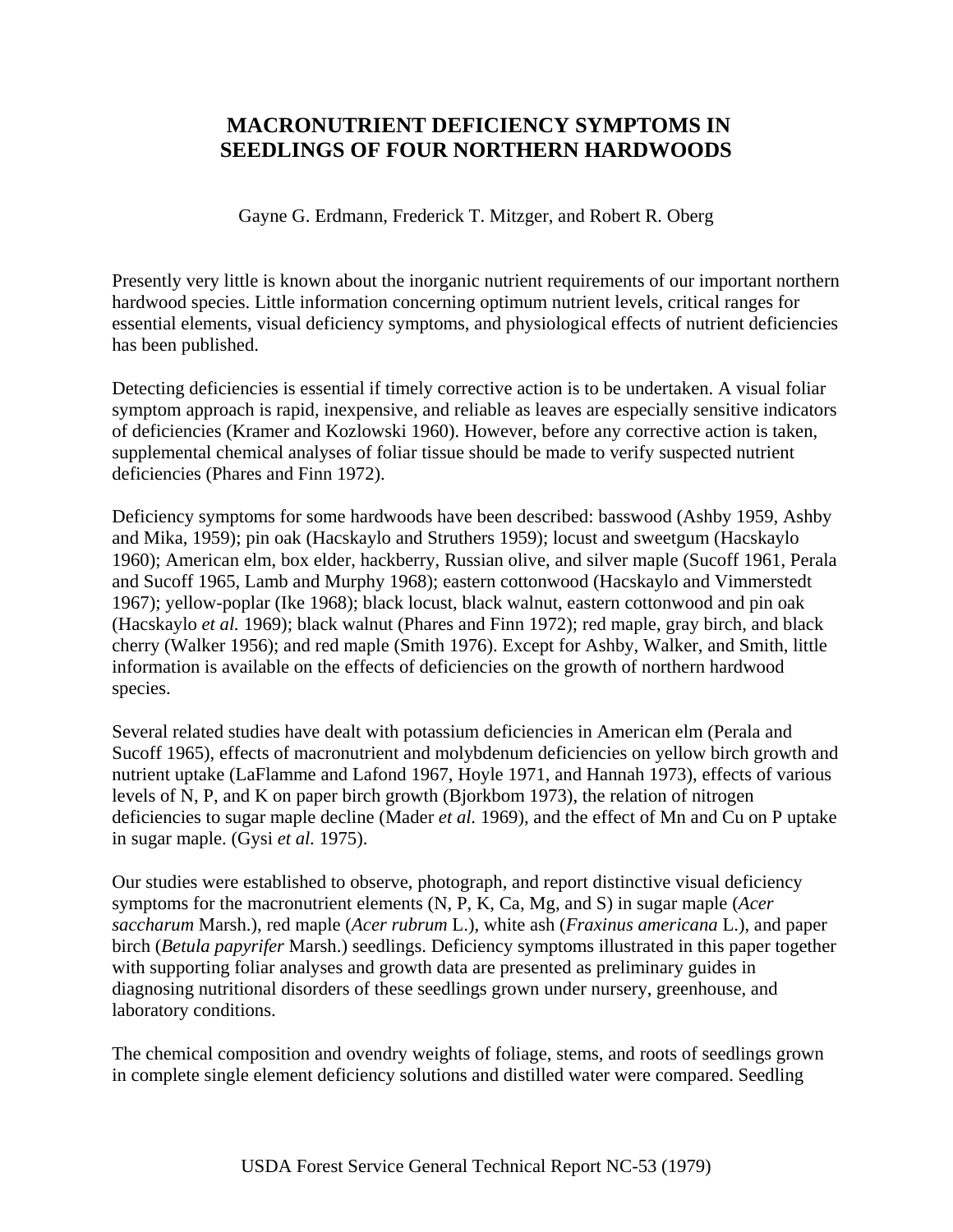height growth and the number of leaves produced per seedling under the various treatments were also compared.

## **METHODS**

Sand culture nutrient deficiency studies with young sugar maple, red maple, paper birch, and white ash seedlings were conducted in the Forestry Sciences Laboratory greenhouse at Marquette, Michigan. The maples were studied in the summer of 1972; the ash and birch were studied in the summer of 1973.

Sugar maple seeds with protruding radicles and emerging red maples in the cotyledon stage were gathered, rinsed thoroughly with distilled water, and planted directly in pots. Paper birch seeds were germinated in distilled water in petri dishes under fluorescent light until cotyledons expanded. The radical end of white ash seed, which was difficult to germinate, was clipped to promote uniform germination. After clipping, the seeds were placed on damp filter paper in petri dishes until seeds with elongating radicles were available for planting.

Two to three germinants were planted in 660 grams of high-grade silica sand in 550 cm<sup>3</sup> clay pots lined with inert, clear polyethylene bags. Pin holes were pricked into the plastic bags through the basal hole of the clay pot for bottom drainage. The sand in the 1973 birch and ash trials was leached with 20 percent cold hydrochloric acid (for 3 days followed by washing with distilled water until there was no change in pH of the standing water); unleached sand was used in the earlier 1972 maple trials. The improved procedure in 1973 was thought necessary to produce Fe deficiency symptoms and a better procedure for producing Ca deficiency symptoms with the high-grade silica sand.

Germinants were grown in distilled water and then conditioned in gradually strengthened complete nutrient solutions for 46, 25, 65, and 33 days for sugar maple, red maple, paper birch, and white ash, respectively. Seedlings in each pot were thinned to leave the most vigorous individual.

Following the development of the first true leaves, the seedlings were given a complete nutrient plus Fe-EDTA solution (Hacskaylo 1960) until 120 ml of full strength solution per pot was accumulated and retained by capillary action. At the end of the conditioning period the pots were flushed with 150 ml of distilled water and the deficiency treatments were begun. Thereafter pots were reflushed with distilled  $H_2O$  and replenished with appropriate fresh nutrient solutions at 2week intervals.

Cultural solutions were complete except for the omission of one of six elements: N, P, K, Ca, Mg, or S. Treatments also included controls: one with the complete nutrient solution, and one with distilled water only. Controls were used as checks on contamination and to provide a basis for judging growth responses after deficiency treatments were applied. Solutions were prepared with reagent grade or high purity chemicals and Pyrex-glass distilled water (See Appendix, table [25](http://www.sfws.auburn.edu/sfnmc/pubs/manuscri/nutrient/t25.jpg) and [26](http://www.sfws.auburn.edu/sfnmc/pubs/manuscri/nutrient/t26.jpg) for composition, substitutions, and strength of the solutions used). Cultural solution pH values used in the pots ranged from 4.8 to 5.5 and were 5.8 for the distilled water. Watering and flushing kept pH values above pH 5.0 in all treatments. Moisture losses were monitored with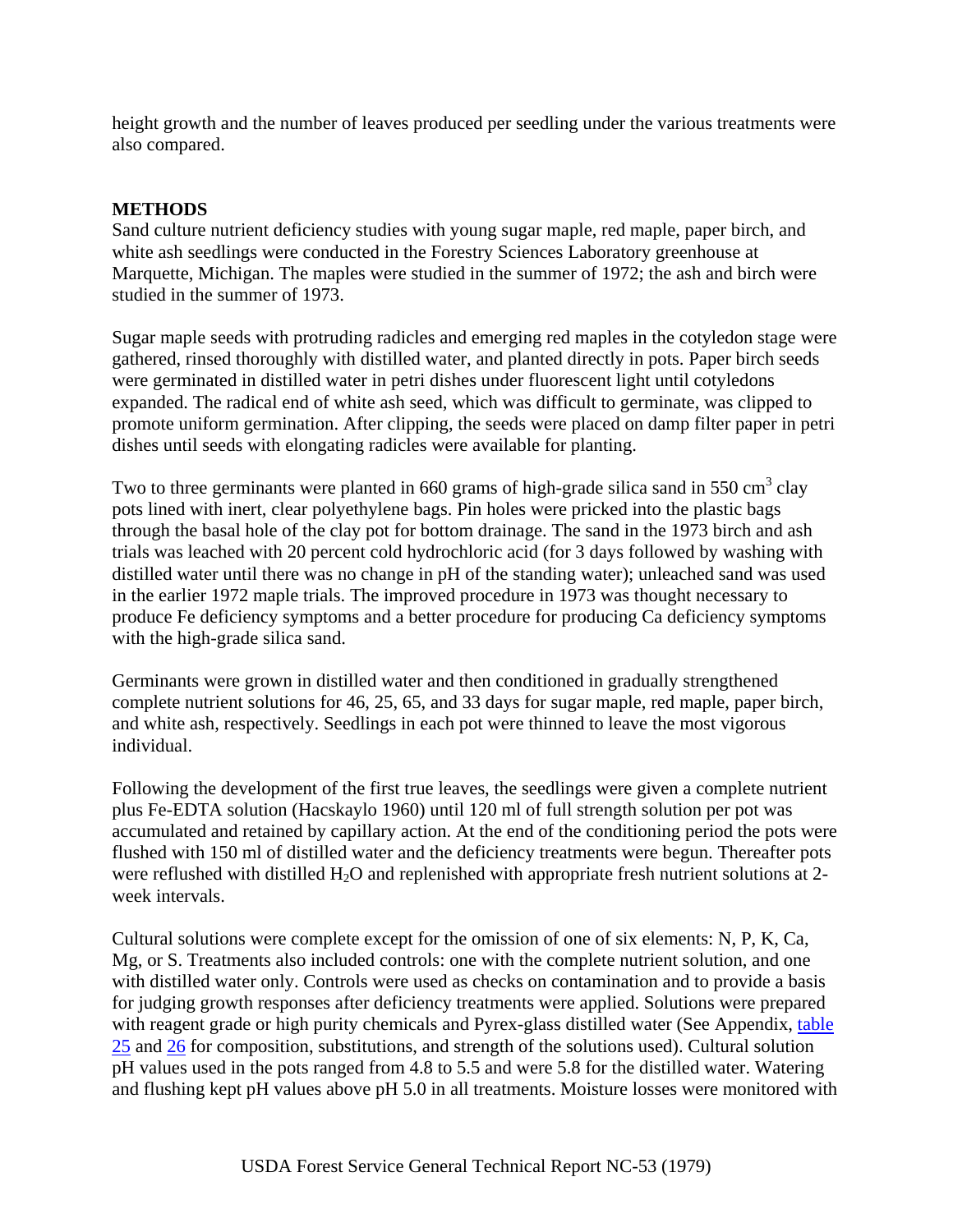weighed representative pots and replaced once or twice daily with distilled water. Nutrient status in the pots was maintained by adding 10 ml of cultural solution once each week and completely flushing and replenishing with new nutrient solution every two weeks. Injurious surface concentrations of salts, formed by rapid evaporation of cultural solutions added from above during hot weather (Hewitt 1966), were avoided by top watering, breaking up surface crusts weekly, and biweekly flushing. Maples were grown in deficient cultural solutions for 117 days; ash and birch for 113 days.

A randomized block design with 5 replications of the 6 deficiency and 2 control treatments was used for each species. Individual potted seedlings within each replication were the experimental units to which treatments were randomly applied. Each replication was formed by selecting seedlings of uniform heights. There were two complete nutrient controls in each birch and ash replicated, but only one for the maples.

Plants were grown under at least a 16-hour photoperiod with supplemental fluorescent and incandescent lighting of 200- to 300-foot candles at the leaf surface. The greenhouse was covered with a shade cloth to reduce normal daylight intensity by 50 percent and to lower summer greenhouse temperatures. Day temperatures were kept below 34C and night temperatures above 12C. Insects were controlled by hand. Pots within replications and entire replications were rotated twice weekly to equalize bench and lighting effects.

Visual deficiency symptoms were described as they appeared, followed at weekly intervals throughout their development, and photographed at significant stages. Symptoms included unusual color, necrosis, wilting, distortions; general size and growth of leaves, petioles, buds, and stems. Also noted were changes in color of interveinal areas, veins, bases, margins, and tips of young and old leaves. Types of necrosis in leaves included: marginal scorch, tip scorch, salting, spotting, and blotching. "Salting" refers to grain-sized spots of salt; "spotting" to pinheadsized spots; and "blotching" to individual, usually irregularly-shaped areas larger than spots which became necrotic all at once. Significant growth reductions in seedling height growth and in ovendry weights of component parts as compared to the complete nutrient controls were also considered diagnostic of a sever nutrient deficiency.

Seedling height growth was measured at 2-week intervals. At completion of the study, leaves were counted and plants were separated into leaves, stems, and roots. Chemical analyses of these components were made on composited samples from the five replications, ovendried at 70C , and ground in a Wiley mill to pass a 20-mesh screen. Various stages of deficiency symptoms and leaf maturity are represented in the analyzed material. Total nitrogen was determined by the semimicro-Kjeldahl method (Bremner 1965); total S was by nitric perchloric acid digestion (Tabatabai and Bremner 1970); and P, K, Ca, Mg, Fe, Al, Cu, Zn, B, and Mn by emission spectrography of dry-ashed (485C for 4 to 5 hours) samples. Checks with duplicate samples proved to be satisfactory.

Treatment effects on seedling growth, weight, and size were evaluated with an analysis of variance and Duncan's New Multiple Range test. Compositing samples to obtain sufficient material for chemical analyses ruled out statistical tests of the influence of treatments on nutrient content.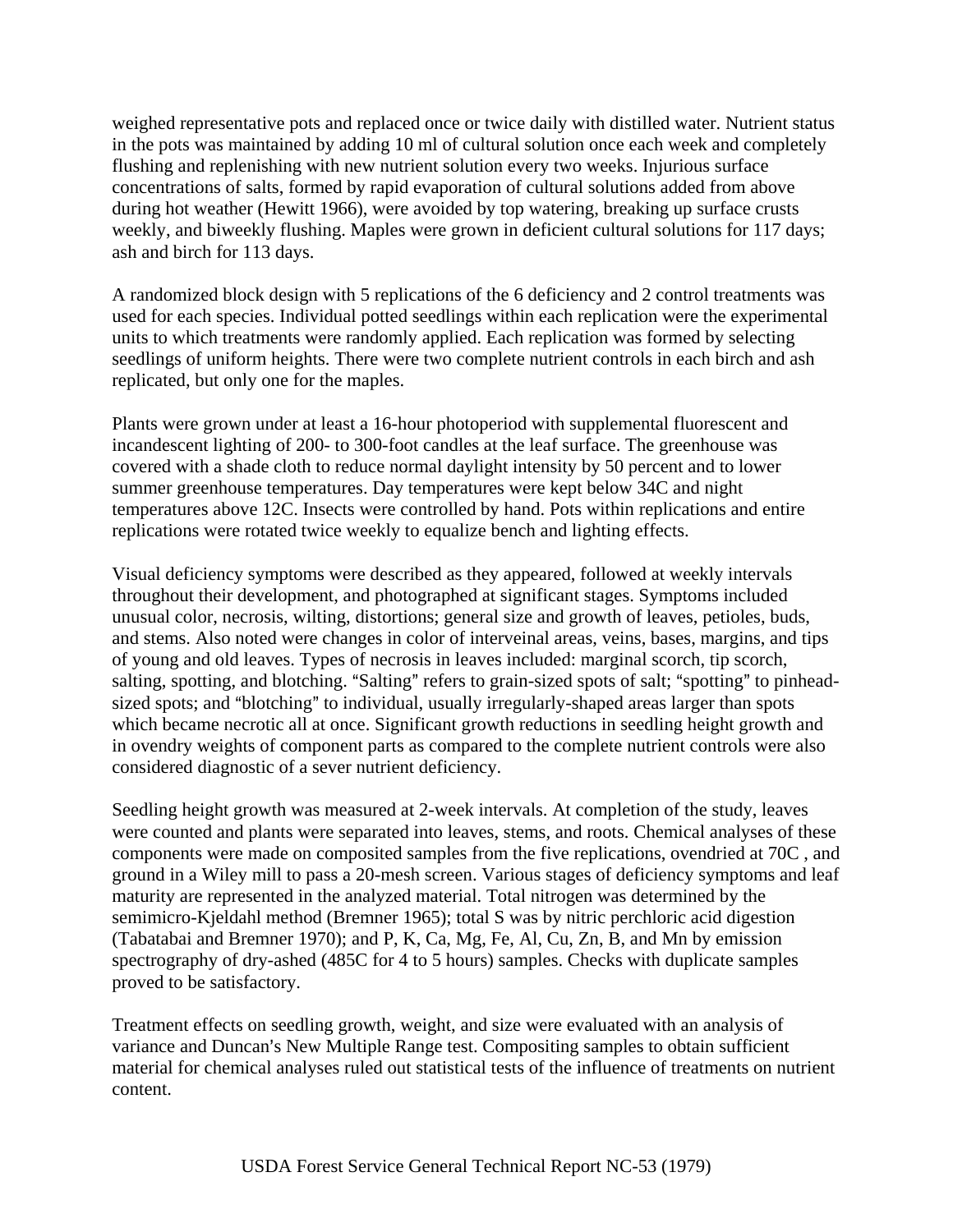Supplemental laboratory studies were run in the summer of 1975 to get better quality photos for P and K in sugar maple and P and S in white ash seedlings.

## **VISUAL DEFICIENCY SYMPTOMS, EFFECTS ON GROWTH AND CHEMICAL COMPOSITION OF SEEDLINGS**

Visual foliar symptoms of nutrient deficiencies are described separately for each species because symptoms for a given element often varied markedly among species. This approach should make it easier to pinpoint deficiencies within a species. Color photographs illustrate plants exhibiting distinguishing foliar symptoms and advanced stages of each deficiency.

Seedlings grown in complete nutrient solutions were healthy plants with normal leaves (figs. [1A,](http://www.sfws.auburn.edu/sfnmc/pubs/manuscri/nutrient/1a-2b.jpg)  [2A,](http://www.sfws.auburn.edu/sfnmc/pubs/manuscri/nutrient/1a-2b.jpg) [3A, 4A\)](http://www.sfws.auburn.edu/sfnmc/pubs/manuscri/nutrient/3a-4b.jpg). Their foliage was dark green except for white ash which varied from green to dark green. Expanding apical leaves on all species normally were light colored or reddish. These colors were not indicative of deficiencies.

All seedlings grown in distilled water without nutrients were stunted and had small yellow-green, yellow, or red foliage and petioles (figs. 1B, 2B, 3B, 4B). Height growth on sugar maple and red maple seedlings, ceased immediately after they were put in distilled water cultures, while white ashes and paper birches stopped growing after 14 and 21 days, respectively. Foliage on distilled water seedlings was borne at abnormal angles to the stem.

Besides foliar symptoms, many deficiencies caused obvious growth reductions and other effects on the above-ground parts of seedlings. These growth losses often occurred before any visual foliar symptoms appeared, particularly in the cases of nitrogen, phosphorus, or calcium deficiencies. As with visual foliar symptoms, the impact of a certain nutrient deficiency on growth often differed among species.

The effect deficiencies had on height growth varied with species. The height growth of white ash and sugar maple seedlings was not as greatly affected by deficiencies because they stopped growing soon after treatments were begun. Paper birch and red maple seedlings, on the other hand, continued growing longer, allowing more time for the deficiencies to influence growth. (Only statistically significant effects of seedling growth responses are given in this section (tables 1-24).

Chemical analysis of seedling parts verified the deficiencies, while the data provide a guide to the magnitude of the differences that can be expected between abnormal and healthy seedlings elsewhere. Nutrient content in stems, roots, and all foliage of seedlings is expressed as the percent composition (concentration) and the total weight (total or absolute amount) of the element taken up.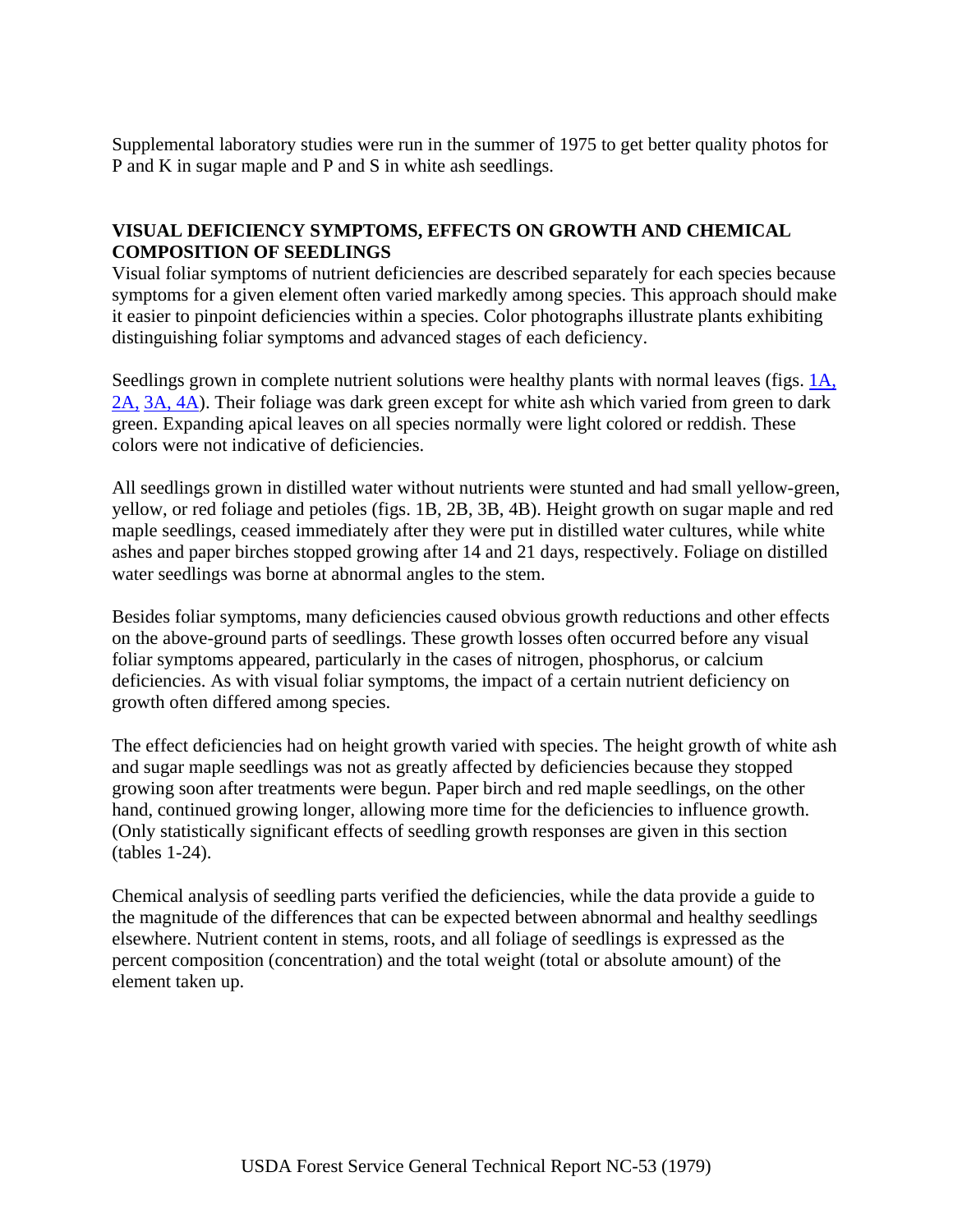### **SUGAR MAPLE**

#### **Nitrogen**

#### *Deficiency symptoms*

Initially, entire leaf surfaces throughout the plant gradually changed from dark green to light green. Some leaf lobe tips turned yellow and subsequently scorched. After this the lower pair of leaves turned completely yellow to contrast distinctly with light-green upper leaves. In advanced stages this yellowing in lower leaves was followed by more necrotic tip and marginal scorching and extensive blotching with gradually progressed up the stem.

#### *Growth*

Shoot elongation almost stopped as soon as seedlings were switched from complete to Ndeficient cultural solution. As a result, they appeared stunted and had fewer and smaller leaves than complete nutrient control seedlings. Omitting N caused significant losses in total seedling dry weight ([table 1](http://www.sfws.auburn.edu/sfnmc/pubs/manuscri/nutrient/t1.jpg)) and all component parts (foliage, stem, roots) of it. N-deficient seedlings weighted 74 percent less that the complete nutrient controls and were comparable to the distilled water controls except root weights were greater for N-deficient seedlings.

#### *Nutrient content*

Total uptake in deficient seedlings was a fourth of that in complete controls. Concentrations in various deficient seedling tissues fell to near 1 percent ([table 1\)](http://www.sfws.auburn.edu/sfnmc/pubs/manuscri/nutrient/t1.jpg).

#### **Phosphorus**

#### *Deficiency symptoms*

First, all leaves throughout the plant quickly developed distinctive dull dark-green surfaces; light-green and yellow-green mottles and necrotic tips showed up shortly thereafter. Later the mottles became yellow and necrosis spread along the leaf margins. Finally, discolored, watersoaked-appearing spots developed on interveinal tissues of the lower leaves. These spots enlarged and rapidly coalesced into larger blotches. Spotting symptoms progressed upward from the lower leaves.

#### *Growth*

Phosphorus, like N, was crucial to growth; its omission caused stunting and fewer leaves were produced. All aspects of seedling growth were comparable to growth of the distilled water controls.

#### *Nutrient content*

P-deficient seedlings took up 9 times less P and concentrations were a third of normal ([table 2](http://www.sfws.auburn.edu/sfnmc/pubs/manuscri/nutrient/t2.jpg)).

#### **Potassium**

#### *Deficiency symptoms*

Yellow leaf tips, petiole drooping, and necrotic spotting were the earliest signs of K-deficiency. Symptoms developed slowly, beginning with lower leaf margins turning yellow green and then gradually yellow. Yellowing widened inward between the green midrib and main veins, giving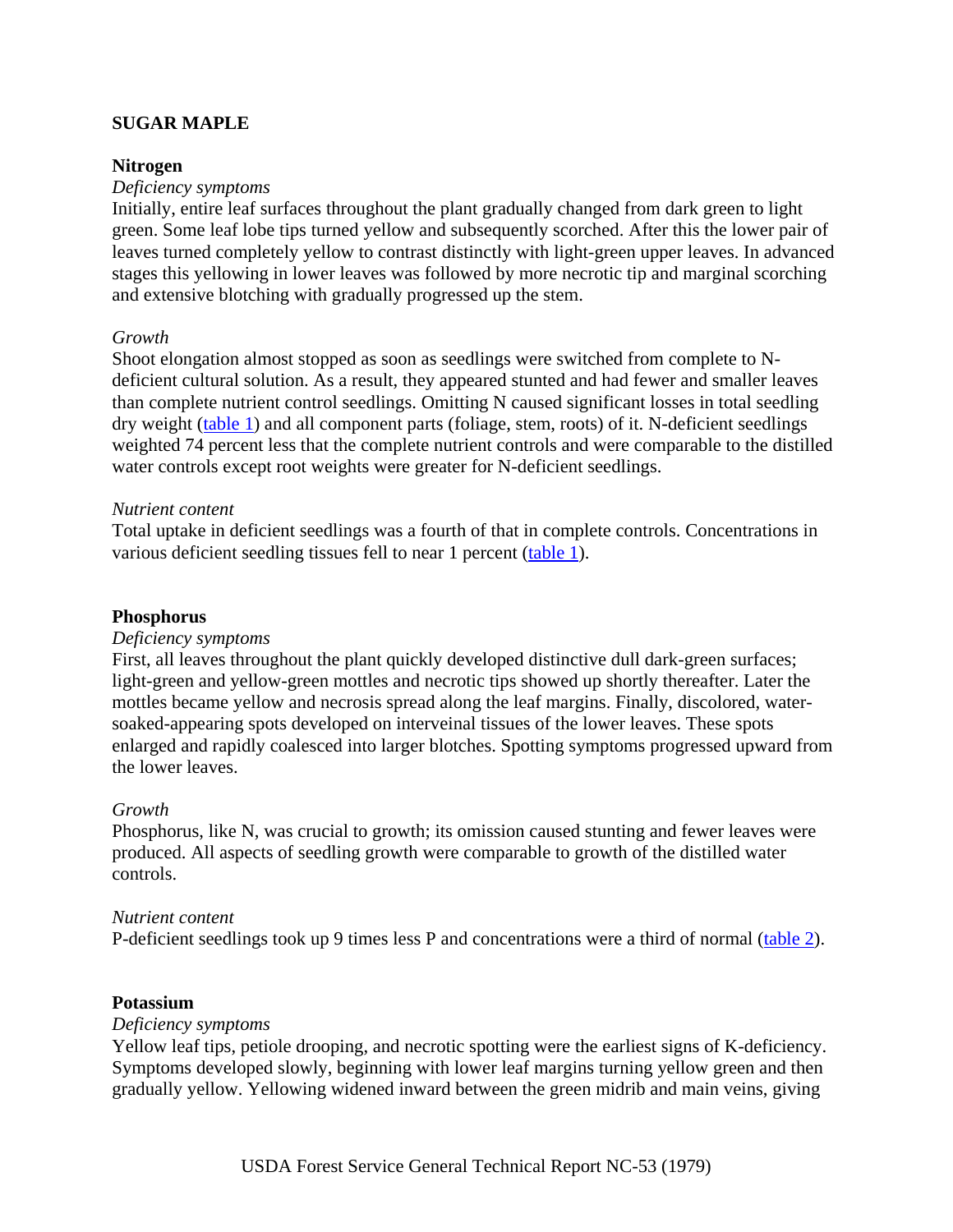the remaining green tissues the appearance of a deeply lobed white oak leaf. Similar symptoms appeared later in upper leaves, but the green-patterned edge was fringed with a purple tint. Finally, yellow areas bronzed or scorched and leaf margins curled up. Leaf petioles were also purple. Dead leaves remained attached to the stem.

### *Growth*

Dry weight for all component parts were reduced by omitting K, but stem and root weights were reduced more than foliage weight. Yields in both stems and roots in K-deficient seedlings were comparable to those in the distilled water controls.

### *Nutrient content*

Deficient seedlings showed 8 times less uptake and lower concentrations of K, especially in the leaves and roots, than normal seedlings ([table 3\)](http://www.sfws.auburn.edu/sfnmc/pubs/manuscri/nutrient/t3.jpg).

### **Calcium**

### *Deficiency symptoms*

Newly formed upper leaves were greatly reduced in size by Ca deficiency. Overall fading from light- to yellow-green occurred first in upper leaves and then in lower leaves. Yellowing began simultaneously in all upper leaf tips and progressed inward toward the leaf base. Yellowing began simultaneously in all upper leaf tips and progressed inward toward the leaf base. Yellow leaf tips turned bright red before dying while the rest of the leaf remained yellow green. In more advanced stages, the first or lowest pair of true leaves turned yellow before drying and rolling up.

#### *Growth*

Leaf number and all other aspects of seedling growth were greatly diminished by the lack of Ca. Calcium-deficient seedlings were similar to the distilled water control seedlings and weighed less than those grown under other deficiency treatments. Calcium-deficient seedlings were about 72 percent lighter than the controls.

#### *Nutrient content*

Almost twelve times more Ca was taken up by normal seedlings than those grown without Ca ([table 4](http://www.sfws.auburn.edu/sfnmc/pubs/manuscri/nutrient/t4.jpg)). Foliar and stem concentrations indicated only a threefold difference and root concentrations were lower.

#### **Magnesium**

#### *Deficiency symptoms*

The upper leaves developed a distinctive pattern: interveinal tissues turned light green while midribs, main veins, and adjacent tissues remained dark green. Leaf tip and edge yellowing and scorch also accompanied this symptom. Light-green mottles and yellow-green patches began appearing on lower leaves next, but the distinctive margin-to-rib pattern did not develop. Necrosis in old leaves consisted of scattered salting and spotting. In young leaves necrosis finally expanded down between the main veins, and the dried leaf tips curled down.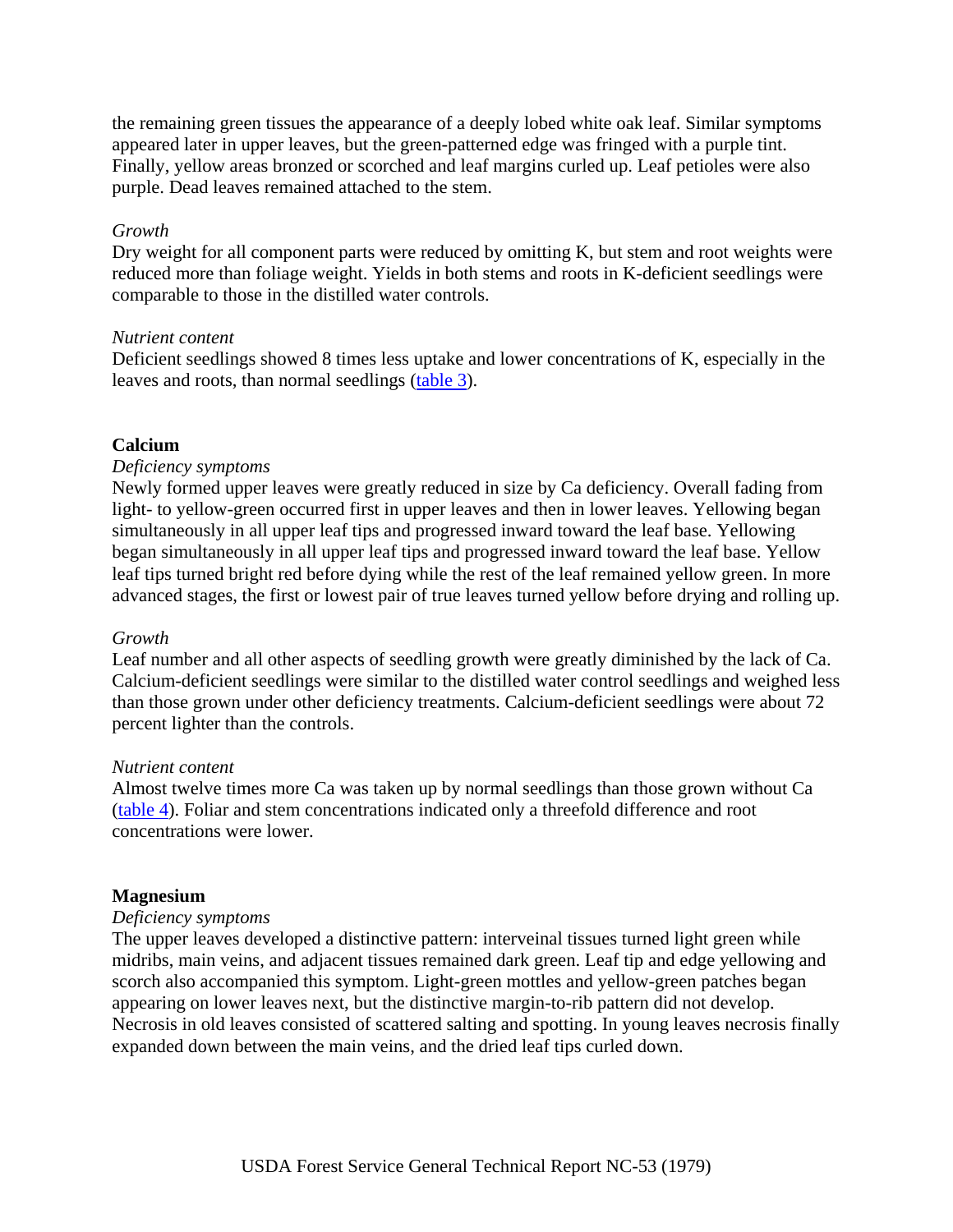### *Growth*

Dry weights of component parts of Mg-deficient seedlings declined, but seedling height growth, leaf numbers, and leaf size were not greatly affected by this deficiency.

### *Nutrient content*

Total uptake by deficient seedlings was much lower (10 times), especially in the roots (16 times) than complete control seedlings [\(table 5\)](http://www.sfws.auburn.edu/sfnmc/pubs/manuscri/nutrient/t5.jpg).

### **Sulfur**

### *Deficiency symptoms*

First signs of S deficiency appeared on new upper foliage. These leaves were light green with a pinkish cast, cupped downward and curled, and had scorched tips; later they turned yellow-green and developed scorched margins. Lower leaves remained dark green at first, then gradually lightened to a uniform yellow-green color with necrotic tips and interveinal blotches.

### *Growth*

Sulfur deficiency caused a moderate reduction in seedling height growth. Weights of deficient seedlings parts were significantly below those of the complete nutrient controls but yet almost twice as heavy as the distilled water controls.

### *Nutrient content*

Sulfur uptake was reduced about sixfold for the various seedling parts  $(\text{table 6})$  $(\text{table 6})$  $(\text{table 6})$ .

### **RED MAPLE**

### **Nitrogen**

#### *Deficiency symptoms*

Nitrogen deficiency first showed up as a gradual fading of the lower leaves from green to lighter green in red maple seedlings. This fading symptom gradually progressed up the stem to the upper foliage. In more advanced stages the lower foliage turned pink, then red, and the basal leaves scorched on the tip, turned brown, rolled up, and finally abscised.

#### *Growth*

N-deficient seedlings weighed about half as much as the complete nutrient controls; most of the weight loss occurred in the foliage and roots. Newly formed leaves stayed noticeably smaller than older leaves as the deficiency developed.

#### *Nutrient content*

Total amount of N in deficient seedlings was about one-fourth of normal but concentrations were only about one-half of normal [\(table 7](http://www.sfws.auburn.edu/sfnmc/pubs/manuscri/nutrient/t7.jpg)).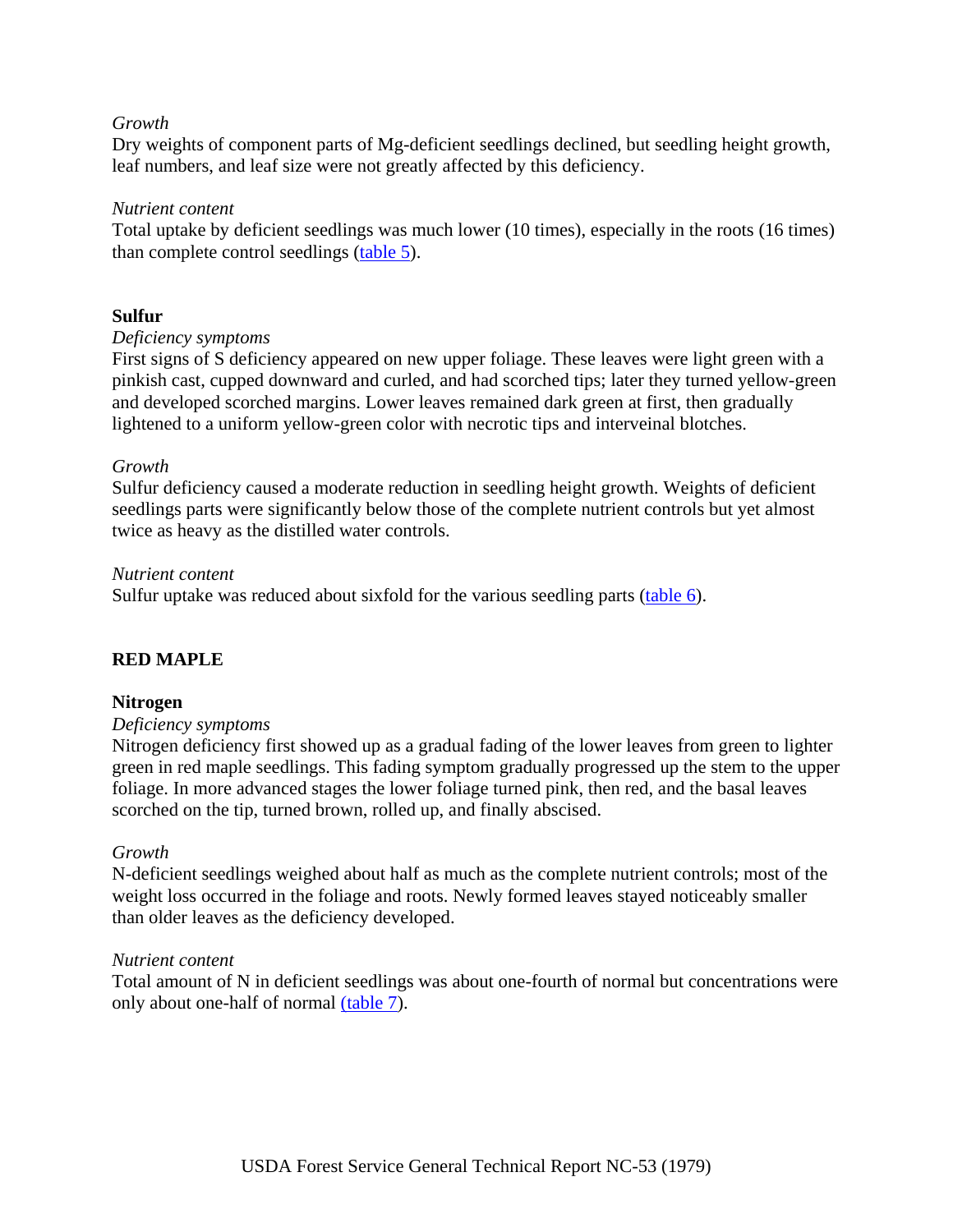### **Phosphorus**

### *Deficiency symptoms*

Brown tip scorch and blotching in the lower leaves were the first signals of P deficiency. Then lower leaves turned dull green as upper leaves gradually became mottled dull green, yellow, and red. As the deficiency advanced young leaf tips often scorched while lower leaves develop dull light-green, yellow-green, and red mottles, and marginal scorch. Lower leaves browned completely before they were finally shed.

#### *Growth*

Phosphorus-deficient seedlings were stunted, like the distilled water seedlings, and much shorter than any other deficient seedlings. Phosphorus-deficient seedlings had fewer, smaller, and narrower leaves than normal seedlings. Total oven dry weights of P-deficient seedlings were identical to the distilled water controls and about one-tenth that of normal seedlings.

### *Nutrient content*

Absolute amount of P in deficient plants was about a fortieth of normal, yet concentrations ranged from about a half to a sixth of normal ([table 8\)](http://www.sfws.auburn.edu/sfnmc/pubs/manuscri/nutrient/t8.jpg).

### **Potassium**

### *Deficiency symptoms*

Initially, young foliage became lighter yellow green, except for the veinal network which remained a contrasting darker green. Young leaf tips also curled down and then scorched. Marginal scorching of young foliage followed, along with salting in both young and old foliage. Salted areas on young foliage coalesced into blotches as lower foliage turned light green and began to roll up. Finally lower leaves shriveled up, but they were retained on the stem hanging down from horizontal petioles.

#### *Growth*

Potassium-deficient seedlings had shorter, more slender stems with smaller leaves than normal seedlings. Dry weights of K-deficient seedlings were comparable to distilled water seedlings. However, K deficiency reduced root and stem yields more than foliage yields.

### *Nutrient content*

Total content of K taken up in tissues of deficient seedlings was reduced by a factor of 8 or more but concentrations were only 2 to 5 times less [\(table 9\)](http://www.sfws.auburn.edu/sfnmc/pubs/manuscri/nutrient/t9.jpg).

### **Calcium**

### *Deficiency symptoms*

First, young foliage faded from dark green to light green. Then interveinal tissues turned yellowish green while midribs and veins stayed light green. Next symptoms were the curling down of young leaf tips and the appearance of red tips and margins on older foliage. This was followed by necrotic or discolored spotting on leaves of all ages. As the deficiency intensified, foliage from the bottom up the plant changed to first pink, then red, petioles drooped below horizontal, and leaf blades hung vertically.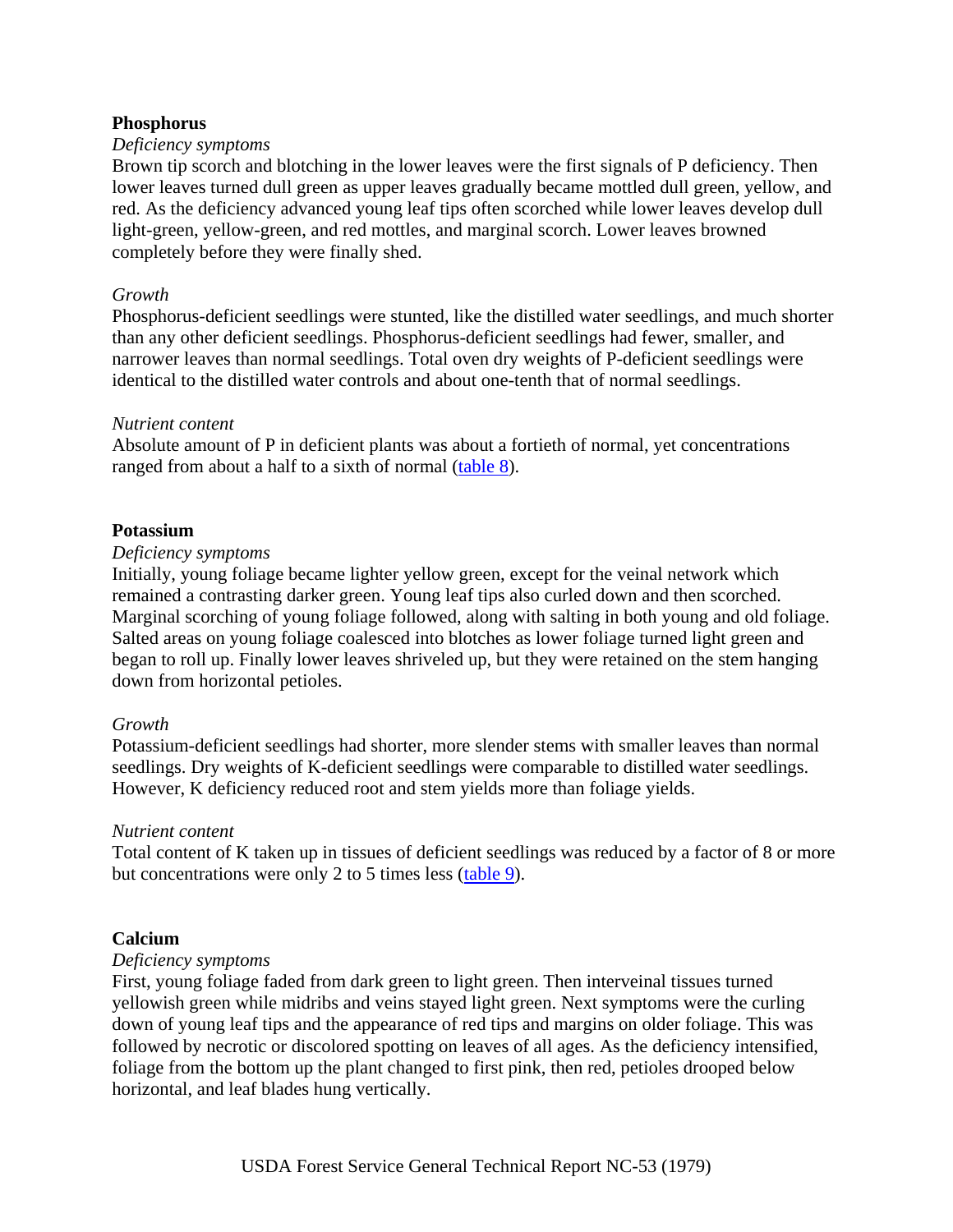### *Growth*

Calcium deficiency caused stunting and a great reduction in leaf numbers and their size. Seedling component weight yields were not different than the distilled water controls.

### *Nutrient content*

Deficient plants had 21 times less Ca in their tissues than normal plants. The amounts of Ca in root tissues were especially low. Although percentage values showed similar trends, none of the values approached the reductions shown by absolute amounts ([table 10\)](http://www.sfws.auburn.edu/sfnmc/pubs/manuscri/nutrient/t10.jpg).

### **Magnesium**

### *Deficiency symptoms*

Initially, Mg-deficient seedlings seemed more luxuriant than seedlings receiving all nutrients. The first characteristic symptom appeared as a prominent pattern in upper leaves. This pattern formed as interveinal tissues faded from the margins inward between veins toward the midrib, leaving a broad, sharp zone of dark-green tissues next to the main veins and midrib. The second characteristic symptom was the deep-purple color that developed in mature leaves as they became dominated by anthocyanin pigments. This coloration progressed up the plant, while young leaves rolled up and developed tip scorch. After this, necrotic blotching intensified in older leaves just before they were shed from the bottom up the stem.

### *Growth*

Magnesium deficiency reduced seedling root weights below the complete nutrient control level but foliage and stem weights were not. During the relatively short duration of these studies, the good height growth of red maple, white ash, and paper birch seedlings in Mg-deficient treatments may be cause by small amounts of Mg remaining in the sand as contaminants, or perhaps by the effect of sodium initially partly replacing these species' needs for Mg. These effects under potassium deficiency are well known (Hewitt 1966).

#### *Nutrient content*

Uptake of Mg was reduced considerably. Either the percentage values or the total amount of Mg in the foliage appear to be good diagnostic tools for estimating a seedling's Mg status [\(table 11\)](http://www.sfws.auburn.edu/sfnmc/pubs/manuscri/nutrient/t11.jpg).

#### **Sulfur**

#### *Deficiency symptoms*

First, upper expanding leaf surfaces developed a pink to yellow-green cast and their tips curled under and drooped. Then tip scorch and spotting appeared on these leaves, which was later followed by the spreading of necrotic areas, first along the margins and then inward toward the midrib and petiole. Old lower leaves turned lighter green than normal and finally developed tip scorch.

#### *Growth*

Sulfur-deficient seedlings weighed about half as much as the complete nutrient controls after 117 days under treatment. Besides this, the deficiency also noticeably depressed height growth and reduced the size of younger leaves.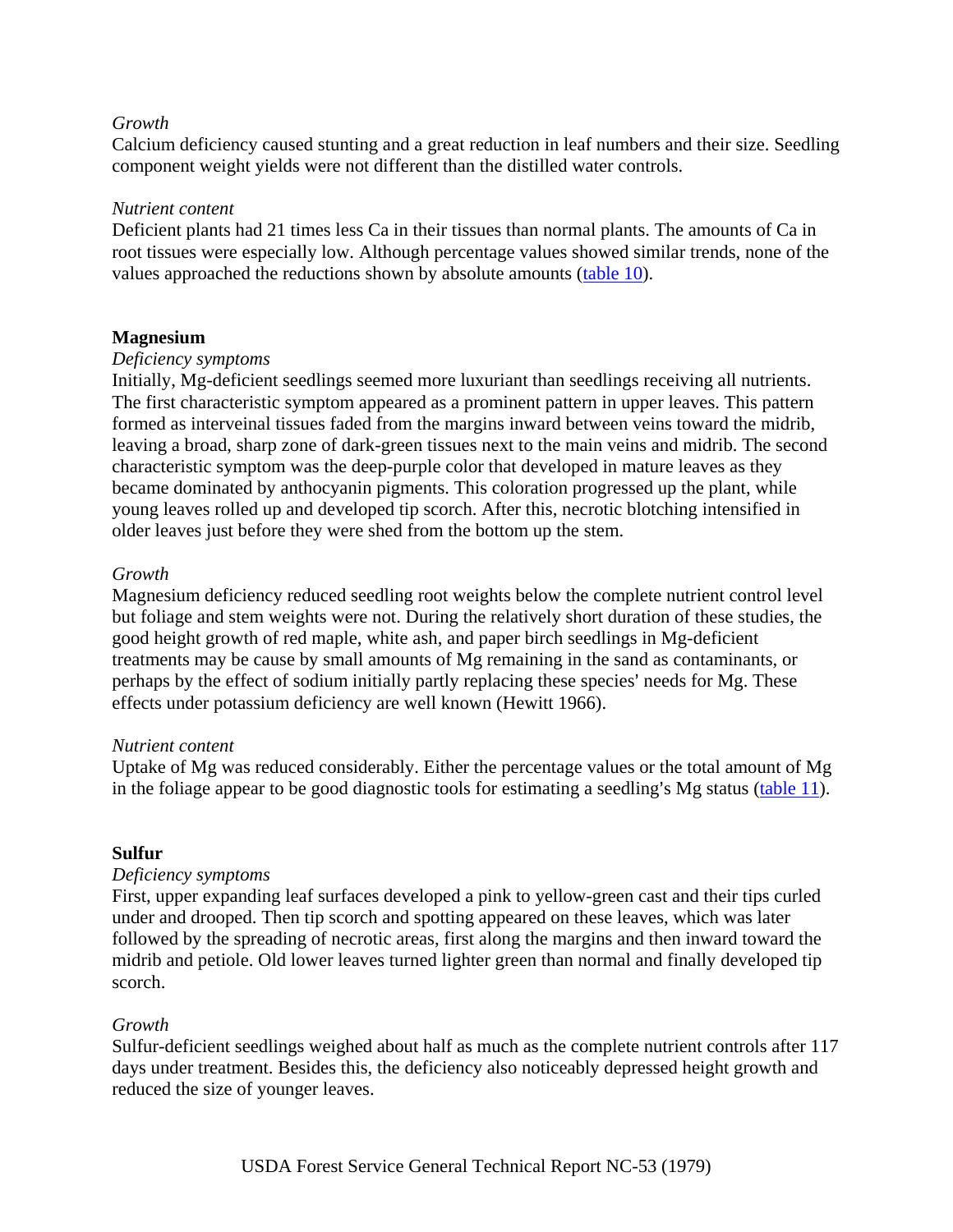### *Nutrient content*

Total amounts of S in deficient seedlings was reduced sixfold, while concentrations indicted about half as much of a reduction from normal levels [\(table 12](http://www.sfws.auburn.edu/sfnmc/pubs/manuscri/nutrient/t12.jpg)).

## **White Ash**

### **Nitrogen**

### *Deficiency symptoms*

Leaves and petioles throughout the white ash plants gradually faded to a uniform light-green color as N became deficient. Following this, the cotelydons and the lowest pair of true leaves quickly changed from light green to yellow green to entirely yellow, while all higher leaves retained their light-green color. This is the characteristic symptom for N deficiency in most plants. As green leaves faded, leaf margins and interveinal tissues often developed a purplish cat but no distinctive patterns were formed. Shortly thereafter, these symptoms began moving up the stem. Necrosis first appeared on the margins of the yellow cotelydons and subsequently as tip and marginal scorch on the lower leaves. Petioles also became more erect than normal, having about a 15 degree angle with the stem.

### *Growth*

Nitrogen-deficient seedlings generally were shorter and had smaller leaves than normal seedlings. Deficient seedlings had the lowest total and component weights of the 7 singleelement deficiencies studied. Their weights were comparable to distilled water controls and 62 percent below complete nutrient controls.

### *Nutrient content*

Total uptake was about one-sixth of normal and concentrations about half of normal in Ndeficient seedlings ([table 13\)](http://www.sfws.auburn.edu/sfnmc/pubs/manuscri/nutrient/t13.jpg).

### **Phosphorus**

#### *Deficiency symptoms*

Although foliage might fade slightly at first and some terminal leaves might scorch at the tip, major P-deficiency symptoms began in the lower leaves and slowly progressed up the stem. Shortly after, lower leaves turned lighter green, and purplish spots appeared on them. Next they developed yellow and brown necrotic areas, while upper leaves remained green. Symptoms in the veinal network of lower leaves developed more slowly; the network remained light green as the leaf yellowed and finally turned yellow as the leaf browns.

#### *Growth*

Normally, growth reductions would be expected by omitting P, but white ash is a determinate grower and 60 percent of its height growth was already completed before deficiency treatments were begun. Another growing period would be required for the expected reduction to develop.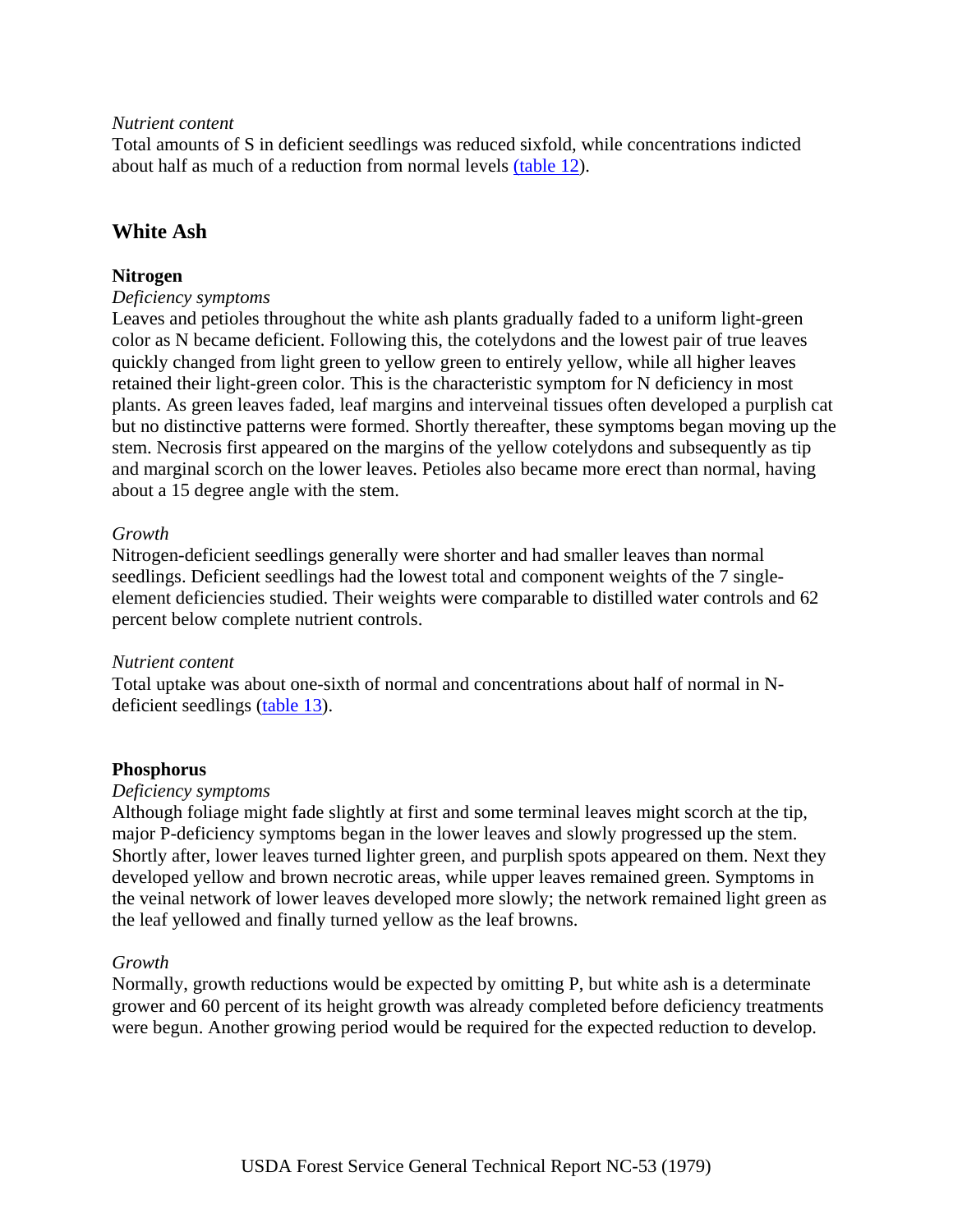### *Nutrient content*

Total uptake in tissues of deficient seedlings was one quarter of normal. The reduction in uptake was much greater in foliage than other tissues ([table 14\)](http://www.sfws.auburn.edu/sfnmc/pubs/manuscri/nutrient/t14.jpg).

### **Potassium**

### *Deficiency symptoms*

Upper leaves might droop from normally erect petioles before the tips scorched on terminal leaves. This was followed by the light-green fading on upper leaf margins. Finally, all leaf tissue became the same color, but leaf ribs and bases stayed green longer. These symptoms gradually moved down the stem to the lowest leaves. In severe stages of K deficiency, upper leaf tips and margins often became completely scorched resulting in curved-up and rolled-in upper leaf margins. Later, some tips and edges scorched in lower leaves too.

### *Growth*

Height growth was not reduced as expected for the reason discussed under growth of P-deficient white ash seedlings.

### *Nutrient content*

Absolute amounts of K in leaf and stem tissues and K-leaf concentrations reflect the reduced uptake of K which averaged about one-third of normal ([table 15](http://www.sfws.auburn.edu/sfnmc/pubs/manuscri/nutrient/t15.jpg)).

#### **Calcium**

#### *Deficiency symptoms*

Early symptoms of Ca deficiency were tip scorching of terminal leaves, death of uncurling new leaves and growing tips, and erect petioles that almost parallel the stem. In extreme cases petioles of terminal leaf pairs crossed each other. Fading at first resulted in uniform light-green leaves and petioles, but then intensified in interveinal areas to a very pale green to whitish green to a whitish yellow, with some areas almost white. Through the early interveinal color changes tissues around leaf midribs and major veins remained light green. In severe stages, water-soakedlooking blotches appeared on the edges, and the inerveinal tissues scorched. Similar symptoms appeared later on lower leaves.

#### *Growth*

Stems and leaves appeared smaller than normal on Ca-deficient plants. Root weights of deficient plants were especially low, being 60 percent below normal levels and comparable to distilled water controls.

#### *Nutrient content*

Total Ca uptake was a sixth and concentrations about a fourth of normal levels ([table 16\)](http://www.sfws.auburn.edu/sfnmc/pubs/manuscri/nutrient/t16.jpg).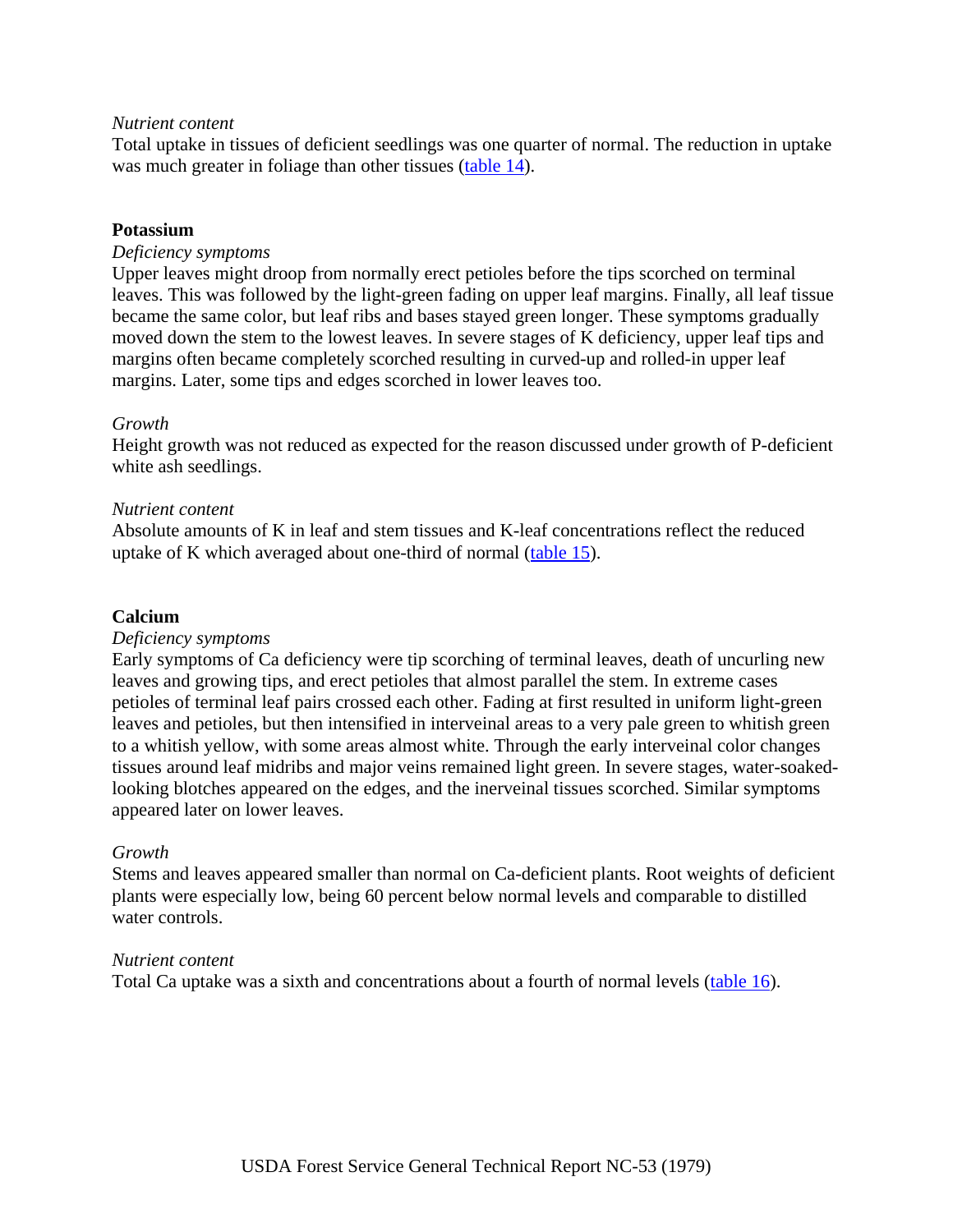### **Magnesium**

### *Deficiency symptoms*

Distinctive symptoms of Mg deficiency first appeared in the lower two pairs of leaves, but soon were present even in the youngest foliage. Leaf tips, margins, and interveinal areas first faded to a light green, then to a yellow-green, and finally yellow dominated. Tissues next to the veinal network, midribs, and point of petiole attachment remained green, contrasting with other yellow leaf tissues. A purplish discoloration often preceded necrosis that began at leaf tips and later appeared at leaf margins and between veins.

### *Growth*

Root weights of Mg-deficient seedlings were slightly lower (14 percent) than those of complete nutrient controls. Usually, the aboveground portions of Mg-deficient seedlings looked healthy until the deficiency was well developed. (See discussion of growth of Mg-deficient red maple seedlings.)

### *Nutrient content*

Total Mg uptake and concentrations were about one-fourth that of normal seedlings [\(table 17\)](http://www.sfws.auburn.edu/sfnmc/pubs/manuscri/nutrient/t17.jpg).

### **Sulfur**

#### *Deficiency symptoms*

Characteristic symptoms of S deficiency in white ash first appeared when young upper leaves turned lighter green than lower leaves. Newly emerging upper leaves often rolled under and wrinkled. Then, leaves throughout the plant became a uniform yellow-green color. Tip scorch and spotting also occurred simultaneously on the upper and middle leaves of some plants. In more advance stages new growing points often died, and upper leaves turned entirely yellow except for tips and other scorched spots.

### *Growth*

Root weight was reduced (36 percent) by the omission of S. Other expected growth reductions did not occur as already explained under the growth section for P-deficient seedlings.

#### *Nutrient content*

Total uptake of S in deficient seedling was about a third of normal ([table 18\)](http://www.sfws.auburn.edu/sfnmc/pubs/manuscri/nutrient/t18.jpg).

## **Paper Birch**

### **Nitrogen**

### *Deficiency symptoms*

Foliage throughout N-deficient paper birch seedlings quickly faded to a uniform light-green color while midribs and veins on the lowest leaves turned red. Shortly thereafter, oldest (lower) leaves turned yellow but their midribs and veins remained red. These symptoms gradually progressed up the stem while the lower leaves often tip scorched before they turned completely brown and abscised.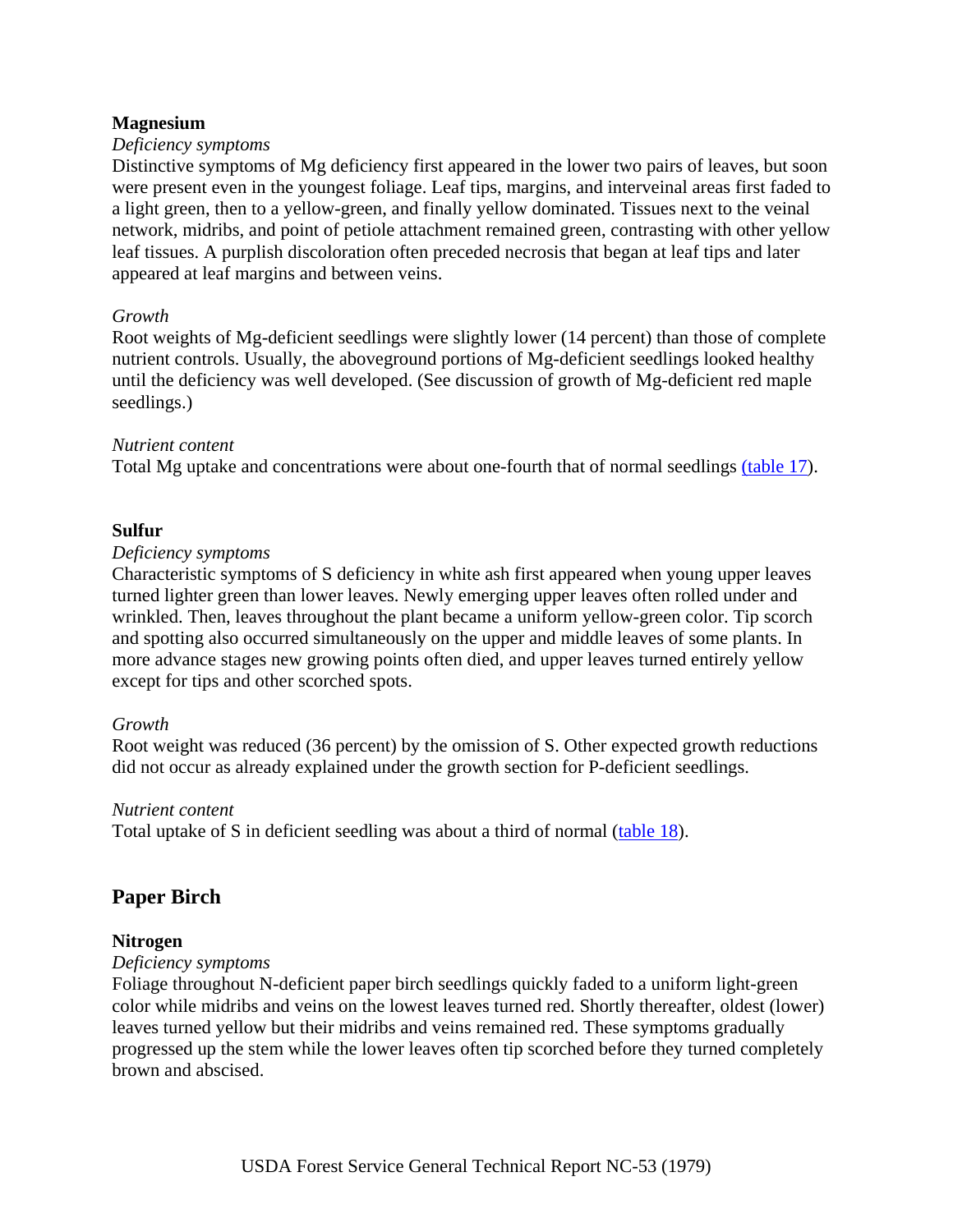### *Growth*

Omission of N caused the greatest growth suppression of the six elements studied. Stunted Ndeficient plants looked like those plants grown in distilled water. Leaf production was drastically curtailed in N-deficient plants and leaves were smaller in size. Dry weight yields of leaves, stems, and roots were reduced to only about 10 percent of the complete nutrient controls. (See Appendix [tables 31](http://www.sfws.auburn.edu/sfnmc/pubs/manuscri/nutrient/t31.jpg) for more information.)

### *Nutrient content*

Uptake was drastically curtailed in N-deficient plants. Absolute amounts of N averaged onesixteenth of normal, but concentrations ranged from nearly equal in stems and roots to about half normal levels in the foliage [\(table 19\)](http://www.sfws.auburn.edu/sfnmc/pubs/manuscri/nutrient/t19.jpg).

### **Phosphorus**

#### *Deficiency symptoms*

Visual foliar symptoms of P deficiency were slow in showing up. At first, all leaves turned darker green and duller than normal. After this, dull light-green and later dull yellow-green areas appeared at the tips, serrated edges, and in irregular patches on the lower leaves. Then, chlorotic leaf tips, edges, and some blotches turned brown as the symptoms spread across the leaf and began to move up the stem. In later stages, brown leaf tips curled up before the leaves became entirely brown and abscised.

### *Growth*

Height growth was also restricted by the omission of P, but not the same extent as in N-deficient seedlings. Upper leaves on P-deficient seedlings were noticeably narrower in width than normal leaves but not in length. Average dry weight yields of birch foliage, stems, and roots were reduced 62, 47, and 60 percent by P deficiency, respectively.

#### *Nutrient content*

Total P uptake - especially in the foliage - was greatly reduced by its omission from the cultural solution. Concentrations showed similar patterns but their magnitude was not as great [\(table 20\)](http://www.sfws.auburn.edu/sfnmc/pubs/manuscri/nutrient/t20.jpg).

#### **Potassium**

#### *Deficiency symptoms*

First symptoms of K deficiency appeared in the upper leaves before any color change in the lower leaves took place. The upper leaves on some plants buckled under along the midribs and curved under at the margins. Then lower leaf tips, serrations, margins, and finally interveinal tissues, from the margins toward the midribs, gradually began to turn from light green to yellow green to yellow. This was followed by leaf tip and edge scorch in the lower leaves.

#### *Growth*

After growing in K-deficient solutions for 113 days, birch seedlings exhibited only slight differences in growth from normal seedlings.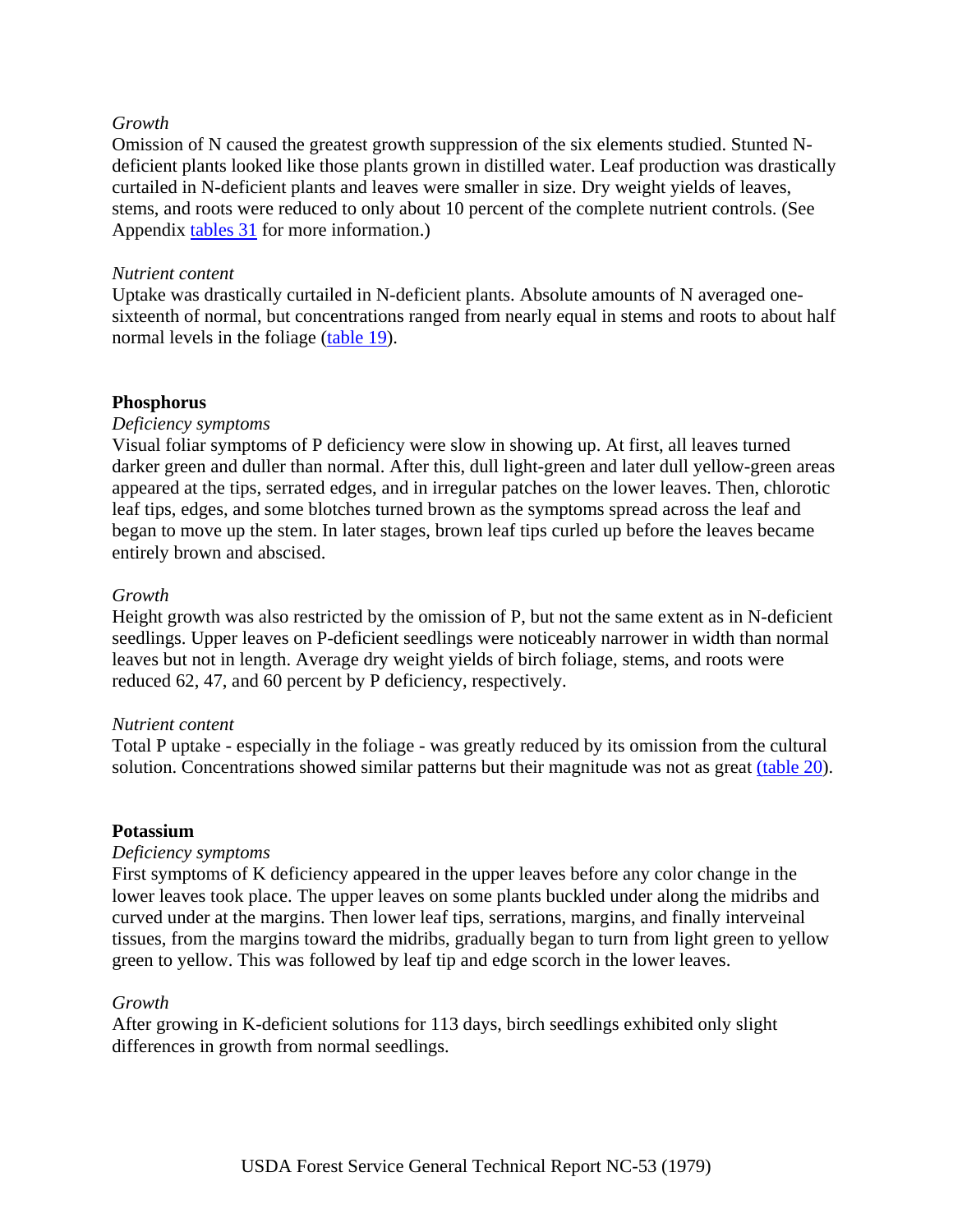### *Nutrient content*

Total content of K was about a third of normal in deficient plants. Percentage values in tissues showed similar decreases [\(table 21](http://www.sfws.auburn.edu/sfnmc/pubs/manuscri/nutrient/t21.jpg)).

### **Calcium**

### *Deficiency symptoms*

All foliage slowly faded to a uniform light green with basal leaves often appearing even paler. Interveinal areas on the lower one or two leaves finally turned pale yellow; narrow bands of light green remained next to the veins and midribs. After yellowing, the tips and serrated edges of lower leaves scorched; water-soaked blotches sometimes appeared on them. Another advanced symptom was the "hooking down" of young leaf tips.

Occasionally veins in basal leaves appeared much like those on N-deficient seedlings. However, in Ca-deficient seedlings the colored vein symptom occurred much later, was not as sharply defined, and appeared more as a reddish or pinkish cast around the veinal network.

### *Growth*

Calcium deficient seedlings had fewer leaves and were about half as tall as normal seedlings. Deficient seedling weights averaged 47 percent below controls; 52 percent reductions occurred in both stems and roots and a 39 percent reduction in the foliage.

### *Nutrient content*

Absolute uptake of Ca in tissues was a tenth to a twentieth of normal, but concentrations were only a fifth to a tenth of normal ([table 22](http://www.sfws.auburn.edu/sfnmc/pubs/manuscri/nutrient/t22.jpg)).

### **Magnesium**

### *Deficiency symptoms*

A very distinctive chlorotic pattern developed on all but the youngest leaves in Mg-deficient paper birch. Tips, margins, and tissues between veins on mature lower and middle leaves first became light green, while broad bands of tissue adjacent to midribs and main veins, at the base, and sometimes at the tip remained dark green. Light-green margins and interveinal tissues gradually changed to yellow green, then almost white. Some mature leaf tips scorched early, then after tissues had lightened considerably, necrotic spotting and blotching advanced rapidly.

### *Growth*

Omission of Mg inhibited birch root and foliage growth more than stem growth. Toot weights, after 113 days under treatment, were only half of normal, while total weights were about 34 percent below normal levels. (See discussion of growth of Mg-deficient red maple seedlings.)

#### *Nutrient content*

The greatest reduction of Mg uptake from normal occurred in the leaves; the entire plant took up one-twelfth of normal amounts. Deficient tissue concentrations ran from one-fourth the onefourteenth of normal [\(table 23\)](http://www.sfws.auburn.edu/sfnmc/pubs/manuscri/nutrient/t23.jpg).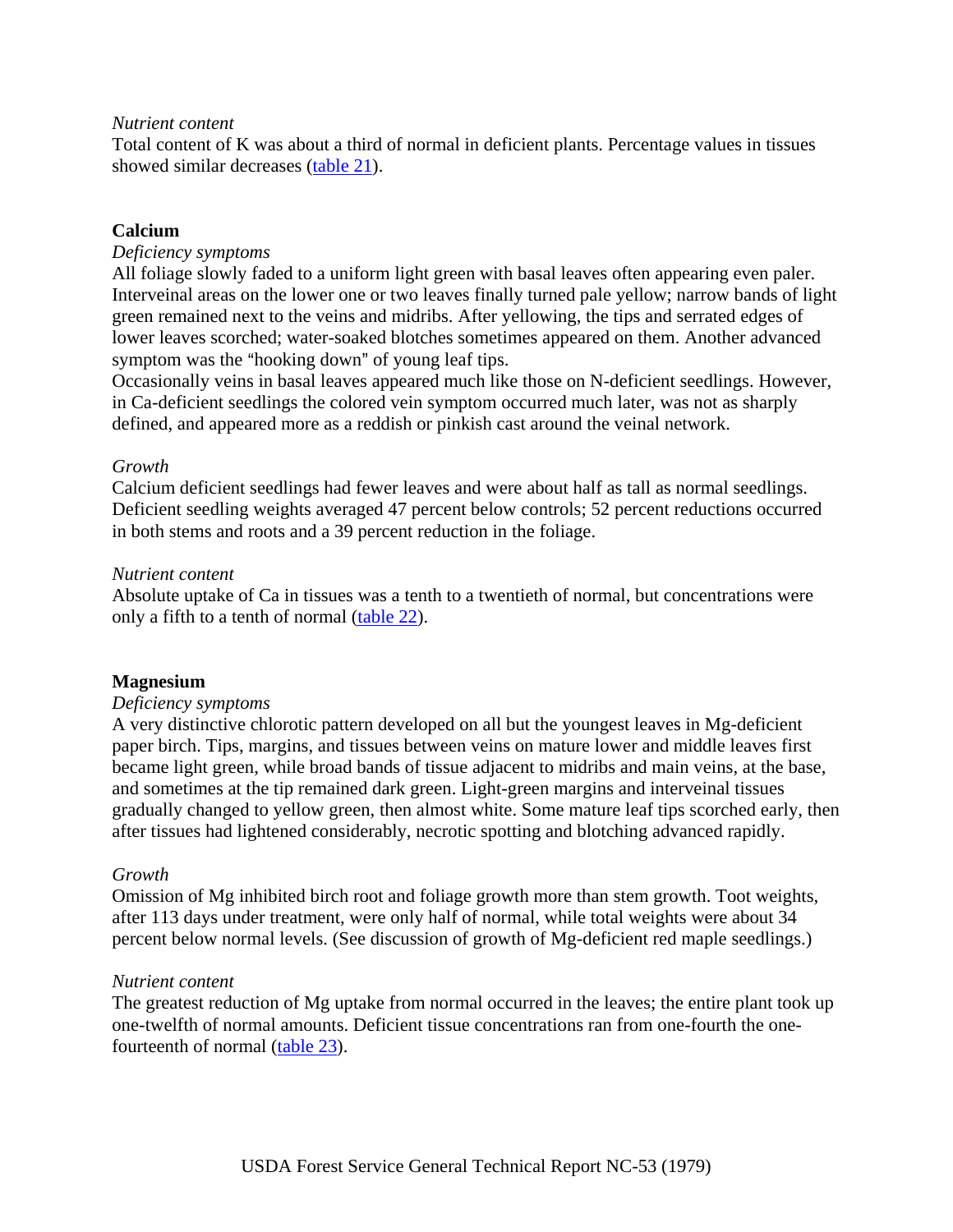### **Sulfur**

#### *Deficiency symptoms*

Curing down and scorching of newly emerging upper leaf tips and edge serrations often were the first visible signs of S deficiency. New paper birch leaves, developing after deficiencies began, were much more yellow-green than the older foliage which remained dark green, except for yellowing of leaf tips and serrations. Later, old foliage faded to the same color as the new foliage, but leaf tips and margins were either yellow or scorched. Finally, necrotic spotting and edge blotching appeared in the oldest foliage.

### *Growth*

Sulfur-deficient seedlings were slightly smaller than normal and the development of new foliage appeared especially limited. Sulfur deficiency, like Mg deficiency, restricted root and foliage development more than stem development. Total seedling dry weights were reduced 37 percent below normal levels by this deficiency.

### *Nutrient content*

S uptake was reduced primarily in the foliage [\(table 24\)](http://www.sfws.auburn.edu/sfnmc/pubs/manuscri/nutrient/t24.jpg).

## **DISCUSSION**

Visual foliar symptoms of nutrient deficiencies should not be used alone for diagnosis because deficiencies of one element may be difficult to distinguish from another element and they can resemble damage caused by insects, disease, climate, and pollution. Smith (1976) reported that leaf symptoms of green veins with yellow interveinal tissue in red maple, are similar for manganese and iron deficiency and are often confused. According to Worswick (1950), micronutrient deficiencies of manganese and copper are difficult to distinguish from Kdeficiency in fruit trees. Marginal leaf and tip browning caused by high temperature, leaf scorch following hot drying winds, and fluoride injury may all resemble K deficiency (U.S. Department of Agriculture, Forest Service 1973).

Visual deficiency symptoms usually will not be as well defined in nature as in our experiments because they may be the result of interactions or may be confounded by other deficiency or toxicity symptoms. Thus, visual foliar symptoms can be the first clue to which element might be limiting growth, but chemical analysis should be used to confirm the suspected deficiency.

Samples from the foliage are normally analyzed, but sometimes other parts provide a better critical diagnosis (Hewitt 1966). Often a chemical soil analysis of available nutrients is made, in addition to the other diagnostic measurements, to give a more complete picture of the nutrient status of trees in nurseries and in field fertilization programs. Foliar analysis for trees is reviewed by Leaf (1973) and van den Driessche (1974). These procedures are not yet routine and the results of chemical analysis of soils or plant tissue must be interpreted and applied carefully.

In our study, all leaves, regardless of maturity, were harvested to make chemical analyses. The seedlings we analyzed generally showed moderate to severe deficiency symptoms. Any seedlings at these deficiency levels would be under severe nutrient stress to foliar symptoms would be very apparent. When symptoms are not so clear or when growth is being restricted making a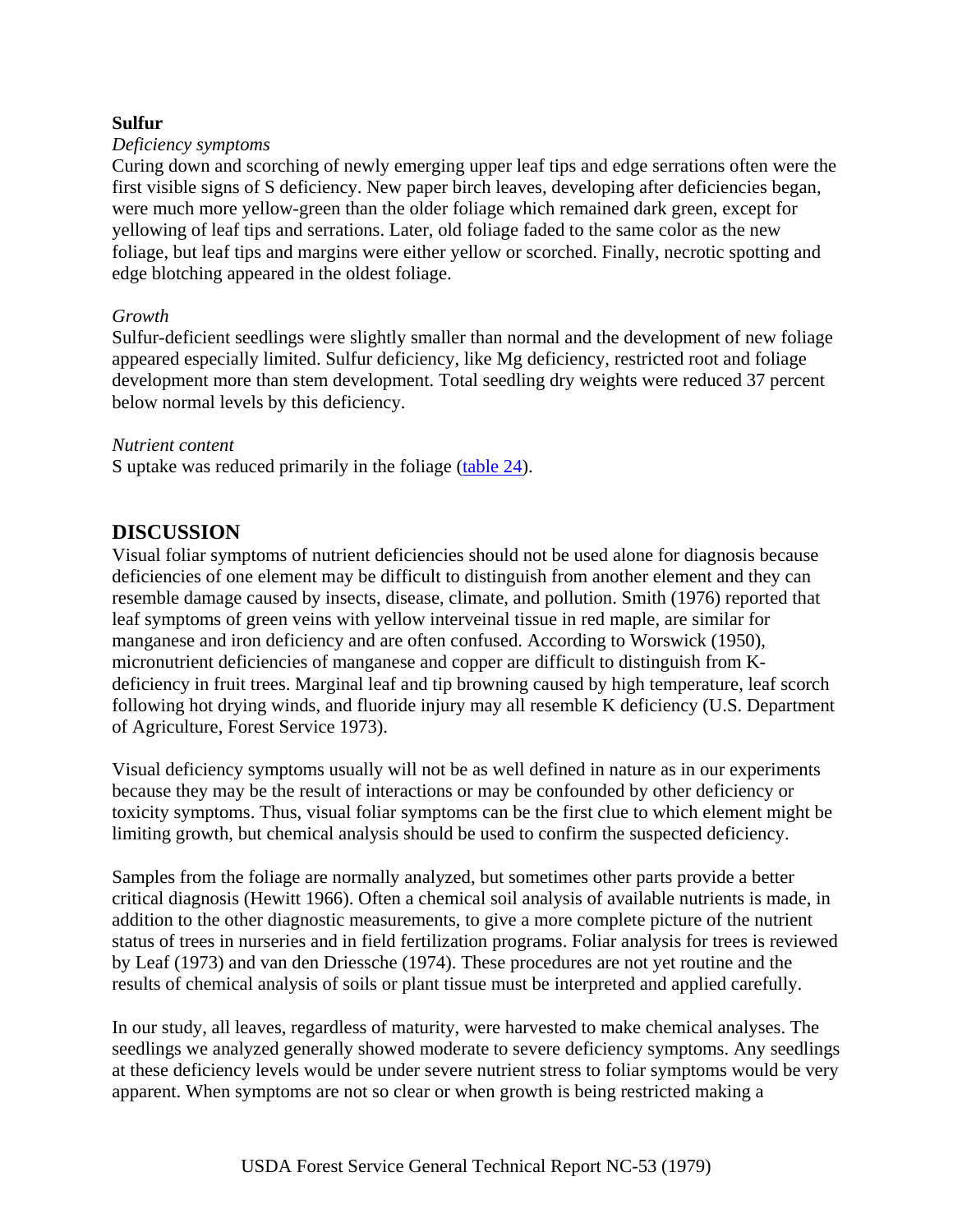differential diagnosis requires careful sampling, chemical analysis of the foliage, and expert advice (Phares and Finn 1972). Common sense is required in making a correct diagnosis too, to assure that frost, drought, and diseases (Phares and Finn 1972) or air pollution (U.S. Department of Agriculture, Forest Service 1973) are not causing the suspected nutrient problem. Users wishing to make comparisons with our data for determining whether a nutrient deficiency exists, should collect all the leaves from a random sample of 10 seedlings in a suspected bed or unit after 115 days or in mid-August. Make sure the leaves are clean and avoid collecting them within several days after rain because of nutrient leaching (Phares and Finn 1972). The samples, including leaves and petioles, should be collected in paper bags and air dried.

Compare the laboratory test results with our "complete" and "deficient" levels. Any levels at or above our "complete" nutrient control levels (except possibly N which should be somewhat higher and is discussed below) are probably within a range of concentrations satisfactory fro growth. Levels approaching our "deficient" levels would limit growth.

Results of these chemical analyses are applicable to seedlings grown under greenhouse, laboratory, and nursery conditions, but *not* to forest-grown seedlings or those under field conditions where only mature leaves are normally collected and analyzed and where leaf maturity, leaf position, and seasonal variation in mineral absorption are taken into account in sampling the nutrient content of foliage.

Critical deficiency, toxicity, and adequate nutrient supply levels have not been established for most of the northern hardwood species. However, Bjorkbom (1973) reported tentative optimum levels of 3 to 4 percent of foliar N as being adequate for birch seedlings. His results indicate that our N level was below that required for optimum seedling growth. Other leads from field studies, although not directly comparable, suggest that the foliar levels of N in our complete nutrient controls were not optimum for seedling growth. From field studies, Mitchell and Chandler (1939) estimated "optimum" foliar N levels for mature sugar maple trees to range from  $2.77$  to 2.85 percent. Our complete nutrient control foliar N level of 2.24 percent is within their adequate "working region" of 1.75 to 2.77 percent N. Their region where N was limiting growth was below 1.75 percent. Mader *et al.* (1969) considered foliar N levels below 1.50 percent important in sugar maple decline. Mitchell and Chandler (1939) also estimated optimum and other critical leaf N concentrations for red maple and white ash trees. Our foliar N levels of 1.43 percent N for red maple and 1.32 percent N for white ash seedlings (complete nutrient solution) are beginning to limit growth.

In western Massachusetts, Mader *et al.* (1969) associated sugar maple decline with N deficiency, described foliar symptoms typical of N deficiency, and showed a positive response to N fertilization in affected trees.

Bjorkbom (1973) found that paper birch seedlings were not greatly affected by different levels of phosphorus or potassium. In New York, Walker (1956) described foliar symptoms of K deficiency occurring in red maple growing on abandoned farms in K-deficient glacial outwash sands. Walker (1956) considered about 0.60 percent foliar K in mid-August as the point where deficiency symptoms would be expected to appear under field conditions.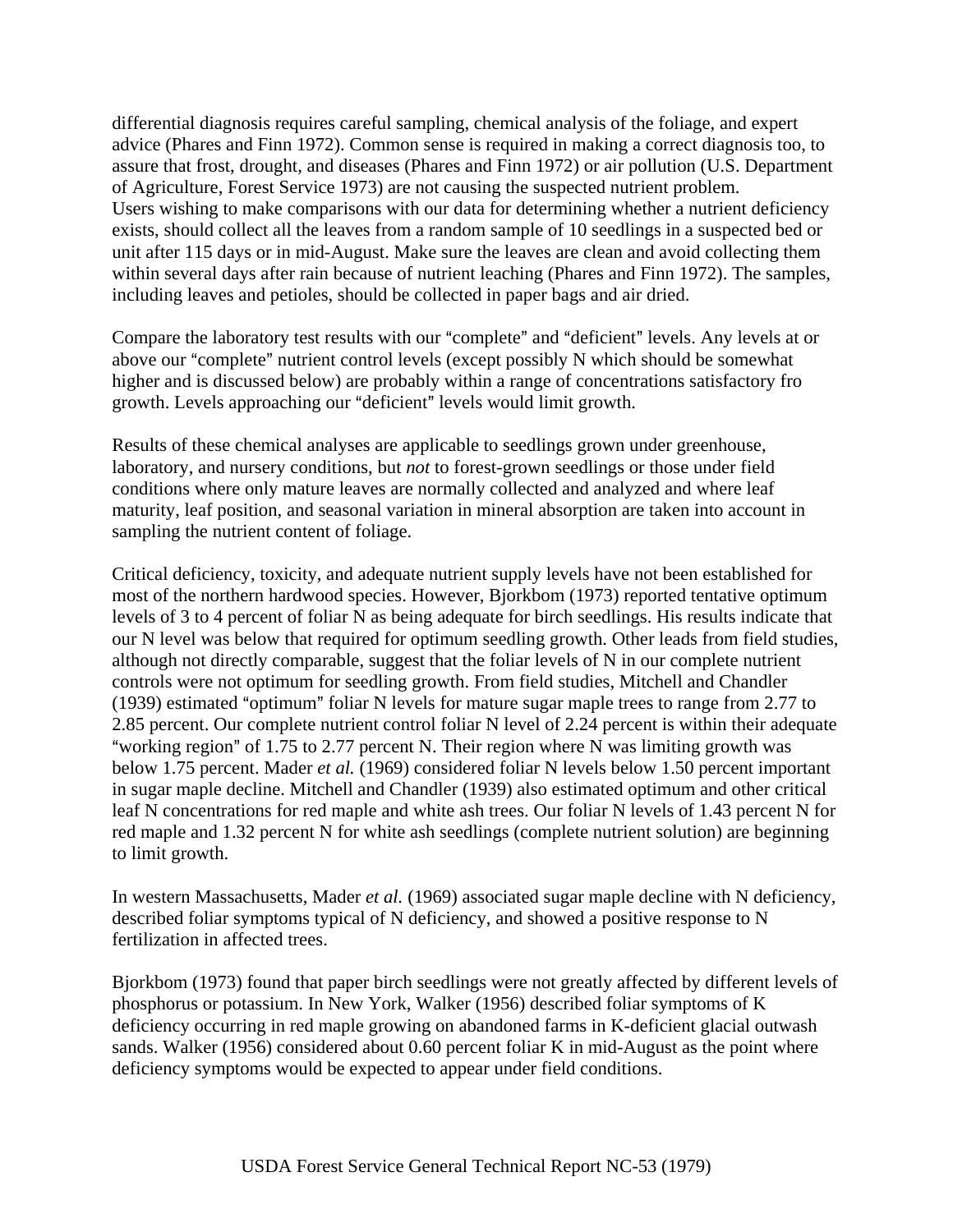Besides the clues from field studies, tables of natural foliar nutrient concentrations have been published that may also be used as guides in forests (Gerlloff, Moore, and Curtis 1964, Henry 1973).

Practical methods for correcting nutrient deficiencies are available from agriculture and various forest studies (Beaton 1973) but very few from fertilization trials of northern hardwoods. In general, success in correcting deficiencies has been achieved with both soil applications and foliar sprays of the appropriate fertilizers. This is a rapidly expanding field and the reader is encouraged to consult the various testing agencies (Auchmoody and Filip 1973) for advise. Foliar and soil chemical analyses can be purchased from state extension services and universities.

# **LITERATURE CITED**

Ashby, William C. 1959. Limitation to growth of basswood from mineral nutrient deficiencies. Bot. Gaz. 121 (1):22-28.

Ashby, William C., and Edward S. Mika. 1959. Sulfur deficiency in Tilia americana. Bot. Gaz. 121 (1):28-31.

Auchmoody, L. R., and S. M. Silip. 1973. Forest fertilization in the eastern United States: hardwoods. *In* Forest fertilization Symp. Proc. p. 211-225. U.S. Dep. Agric. For. Serv., Gen. Tech. Rep. NE-3, 246 p. U.S. Dep. Agric. For. Serv., Northeast. For. Exp. Stn., Broomall, PA.

Beaton, J.D. 1973. Fertilizer methods and applications to forestry practice. *In* Forest fertilization Symp. Proc. p. 55-71. U.S. Dep. Agric. For. Serv., Gen Tech. Rep. NE-3. U.S. Dep. Agric. For. Serv., Northeast. For. Exp. Stn., Broomall, PA.

Bjorkbom, John C.. 1973. Response of paper birch seedlings to nitrogen, phosphorus, and potassium. U.S. Dep. Agric. For. Serv., Res. Note NE-157. U.S. Dep. Agric. For. Serv., Northeast. For. Exp. Stn., Broomall, PA.

Bremner, J.M. 1965. Total nitrogen. *In* Methods of Soil analysis, Part 2. p. 1149-1178. Am. Soc. Agron., Inc., Madison, WI.

Gerloff, G.C., D.G. More, and J.T. Curtis. 1964. Mineral content of native plants of Wisconsin. Univ. Wisconsin Exp. Stn. Res. Rep. 14, 27 p. Madison, WI.

Gysi, C., C. H. Winget, and B. Bernier. 1975. Interactions of P, Mn and Cu in nutrient uptake by sugar maple. Can. J. For. Res. 5(1):105-108.

Hacskaylo, John. 1960. Deficiency symptoms in forest trees. Trans., 7th Int. Congr. Soil Sci. Vol. III: 393-405, Madison, WI.

Hacskaylo, John, R.F. Finn, and J. P. Vimmerstedt. 1969. Deficiency symptoms of some forest trees. Ohio Agric. Res. And Dev. Cent. Res. Bull. 1015, 68 p. Wooster, OH.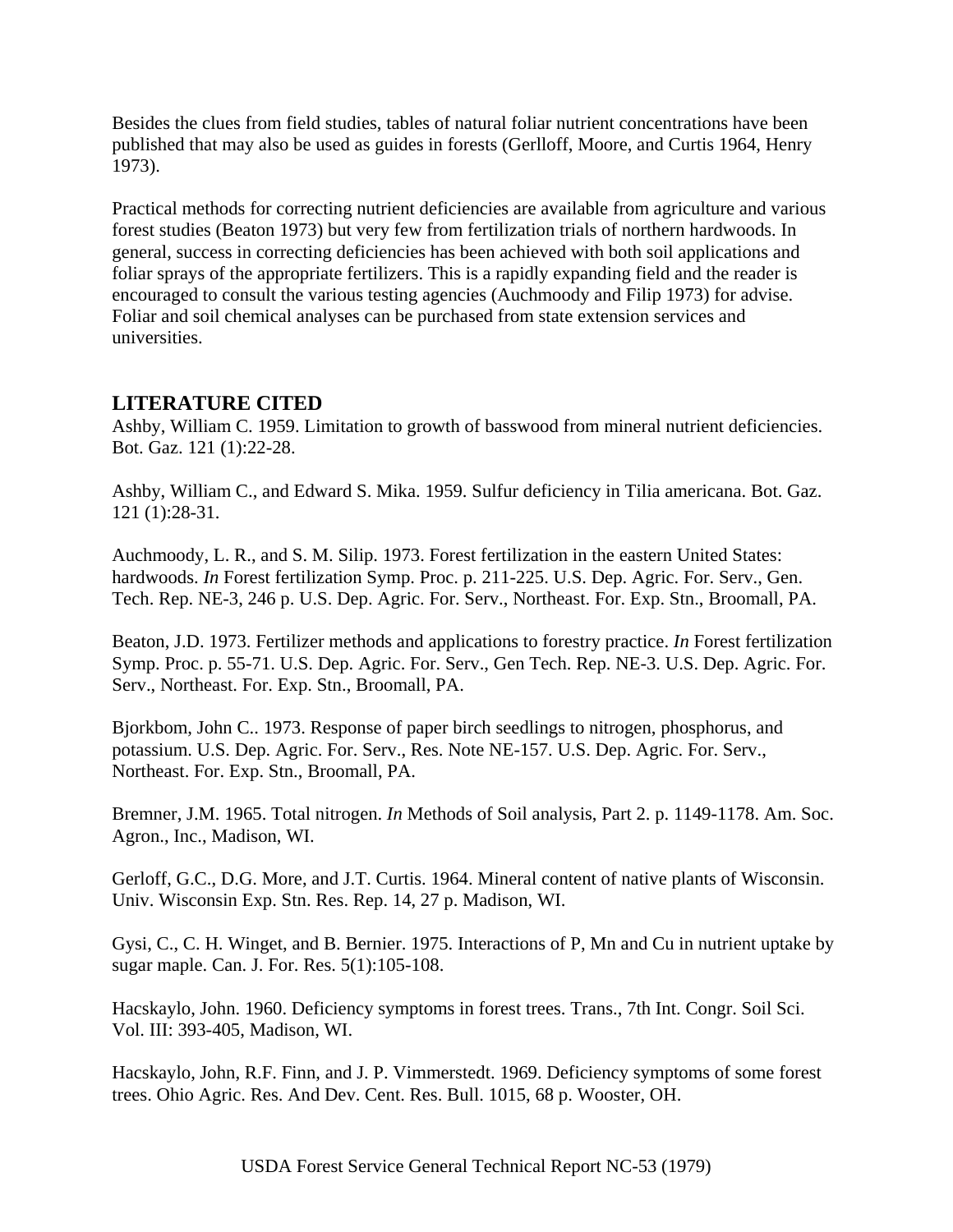Hacskaylo, John, and P. Struthers. 1959. Correction of lime-induced chlorosis in pin oak. Ohio Agric. Exp. Stn. Res. Circ. 71, 5 p., Wooster, OH.

Hacskaylo, John, and J. P. Vimmerstedt. 1967. Appearance and chemical composition of eastern cottonwood grown under nutrient deficient conditions. Ohio Agric. Res. And Dev. Cent.Res. Bull. 1004, 19p. Wooster, OH.

Hannah, Peter R. 1973. Phosphorus stimulates growth of yellow birch seedlings. Tree Planters' Notes 24(1): 1, 2, 11.

 Henry, Douglas G. 1973. Foliar nutrient concentrations of some Minnesota forest species. Univ.Minnesota For. Res. Note 241, 4 p. St. Paul, MN.

Hewitt, E.J. 1966. Sand and water cultural methods used in the study of plant nutrition. Commonwealth Agricultural Bureaux. (Revised 2nd Edition).

Hoyle, M.C. 1971. Effects of the chemical environment on yellow-birch root development and top growth. Plant and Soil 35(3): 623-633.

Ike, Albert F. 1968. Symptoms of nutrient deficiency in yellow-poplar seedlings. U.S. Dep. Agric. For. Serv., Res. Note SE-94, 4 p. U.S. Dep. Agric. For. Serv., Southeast. For. Exp. Stn., Ashevillle, NC.

Kramer, Paul J., and Theodore T. Kozlowski. 1960. Physiology of trees. McGraw-Hill Co., Inc., New York. 642 p.

LaFlamme, Yvon, and Andre Lafond. 1967. (The influence of molybdenum on the development of some forest tree species). Contrib. Fonds. Rech. For. Univ. Laval 12, 19 p. Quebec, Canada.

Lamb, Fred M., and Wayne K. Murphy. 1968. The growth and anatomical features of nutrientdeficient seedlings. *In* Eighth Lake States Forest Tree Improv. Conf. Proc., p. 48-51. U.S. Dep. Agric. For. Serv., Res. Pap. NC-23, 60 p. U.S. Dep. Agric. For. Serv., North Cent. For. Exp. Stn., ST. Paul, MN.

Leaf, Albert L. 1973. Plant analysis as an aid in fertilizing forests. *In* Soill testing and plant analysis. Walsh, Leo M. And James D. Beaton, eds. p. 427-454. Soil Sci. Soc. Am., Inc., Madison, WI.

Mader, Donald LL., Bruce W. Thompson, and Jan. P. Wells. 1969. Influence of nitrogen on sugar maple decline. Massachusetts Agric. Exp. Stn. Bull. 582, 19 p. Univ. Massachusetts, Amherst.

Mitchell, Harold L., and Robert F. Chandler, Jr. 1939. The nitrogen and growth of certain deciduous trees of northern United States. Bull. 11, 94 p. Black Rock Forest, Cornwall-on-the-Hudson, NY.